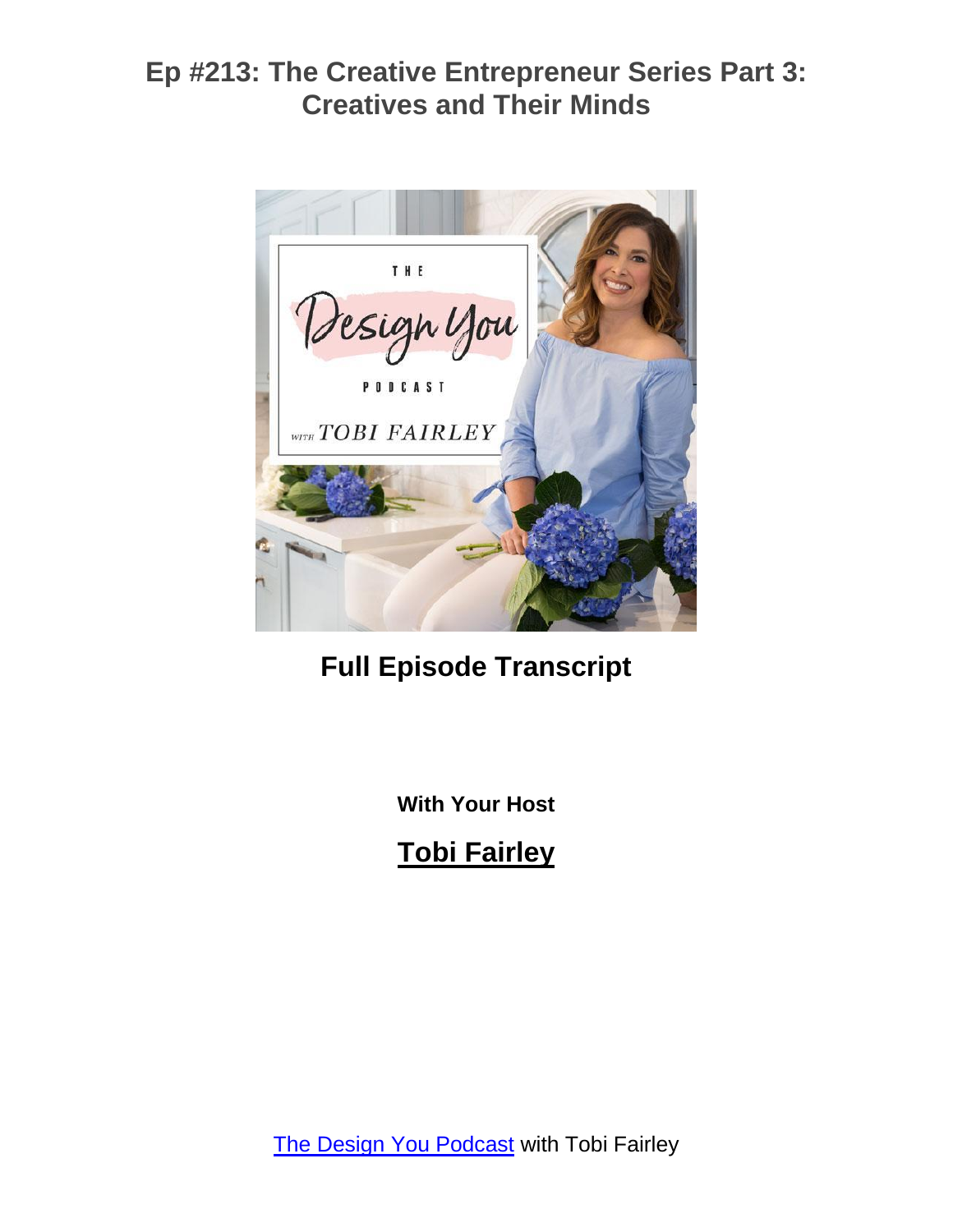You are listening to the *Design You* podcast with Tobi Fairley, episode number 213.

Welcome to the *Design You* podcast. A show where interior designers and creatives learn to say no to busy and say yes to more health, wealth and joy, here's your host, Tobi Fairley.

Hey, hey friends. Every time I say that I laugh because people who know me well including my daughter just think that that is the epitome of my persona, hey friends because I say hey friends. Hey friend, hi friend, hey friends. But I mean it, I'm so happy you're here, friends. So, hey friends and welcome to episode 213. This is part three of the Creative Entrepreneur series. And this one is about creatives and our minds. And let's just be honest, our minds are really little suckers, everybody's mind is.

But the creative mind is in itself a unique place. We are amazing. And we're innovative. And we're clever. And we think differently. And sometimes that can also look like we're a freaking hot mess. And I don't typically like using words like hot mess because I don't like us getting stuck in unhelpful labels, or identities, or patterns. But I say it here just as the best way to describe how sometimes, depending on how we're thinking we can be showing up, us creatives in disorganized, and scattered, and just, you know what I mean, just sort of all over the place kind of ways.

But we typically think of this hot mess-ness being part of our innate personality as in it's just how we are, it's just how we're made, it's who we are. And we also think there's nothing we can do about it. But today I want to help you see that that is definitely not the case. So, let's be clear about something really important.

For us creatives to create new effective patterns in our lives instead of being all over the place doesn't mean that we have to become somebody different, or suddenly become super disciplined, or a morning person who always follows through on everything we should do no matter what. I'm not giving us a lobotomy today. I'm just giving us a new way to think about our thinking that can help us create different results.

The Design You [Podcast](https://tobifairley.com/podcast) with Tobi Fairley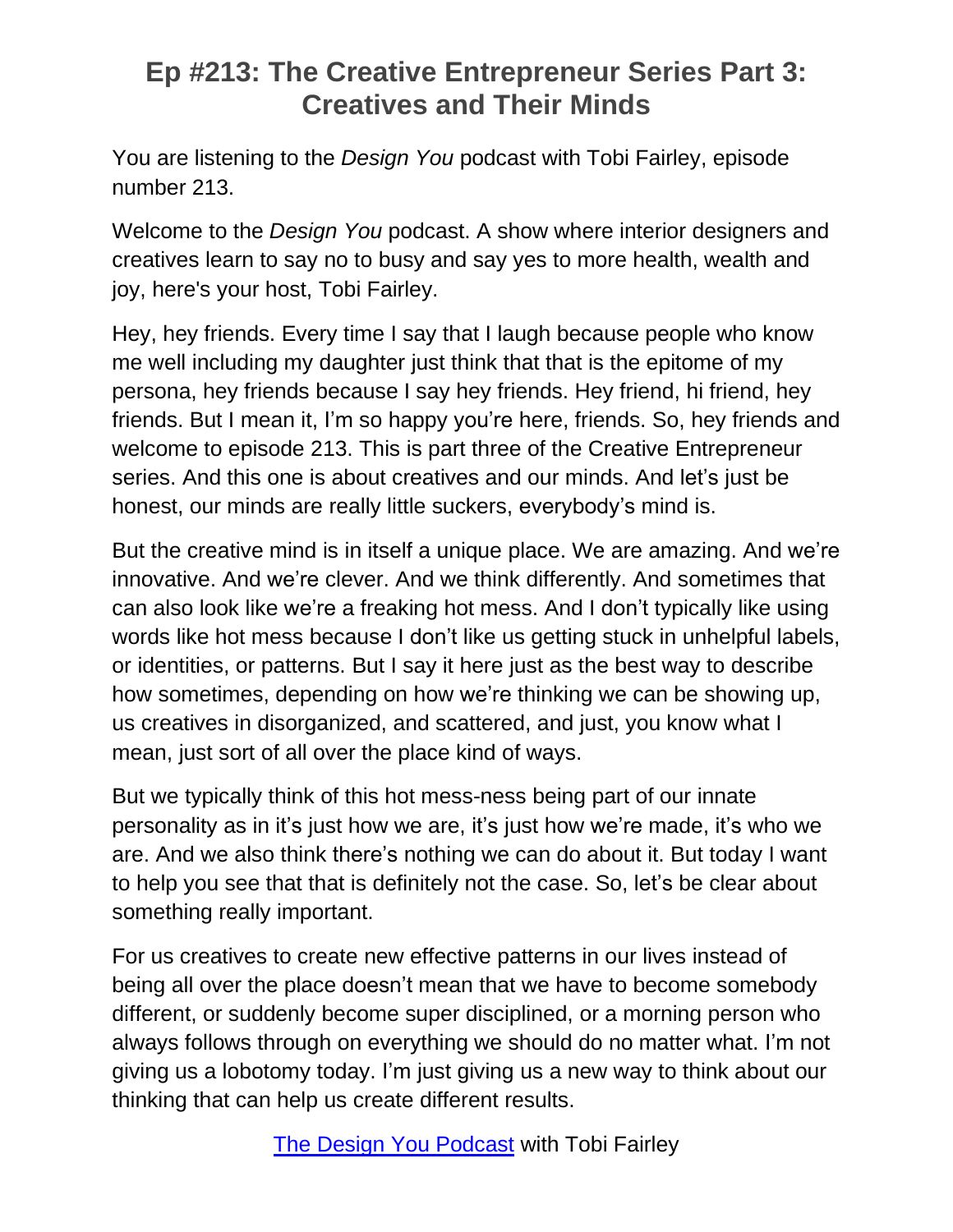So, let's look at a few of the most common thoughts that are in our creatives minds, especially designers and all the different kinds of designers, I keep telling you, I work with all designers, event designers, interior designers, landscape designers, graphic designers, all us designers. Let's look at some of the common thoughts that we tend to think and how they cause us to show up in our lives and our businesses in ways that don't create the results that we're hoping for, or looking for, or dreaming for.

So, the first one you will recognize, it's called imposter syndrome. Or it might also just show up as why me thoughts. I hear this all the time from the talented and capable designers and creatives, just like you that I work with. And when you tell the story to me and you tell it to yourself, and to other people it sounds so true. You're just like, "I just don't know why they would want me, would want to hire me, would think I'm qualified, or capable, or the right person."

You say it just like you're reporting facts, reporting the news, that you just don't know why someone would want you. And it's like you're convincing yourself and everyone else on purpose that you're just not that amazing but I know that you are. And it's so interesting because when you're in one of these sort of imposter thought cycles, spirals, whatever you want to call it, you have all the evidence all lined up to back up why they definitely shouldn't want you, or even trust you, that you're not qualified.

It's always something like you're not experienced enough, and you haven't been in business long enough, or maybe you've been in business too long. On one hand some of you are like, "I'm not old enough." Others of you are like, "I'm too old." Maybe you haven't had a project this big or of this kind. There are so many other people in your area that are just so qualified so much more than you etc. etc. I love how in essence when we're in imposter syndrome, we're campaigning to convince other people to believe that we're just not very good which is so interesting.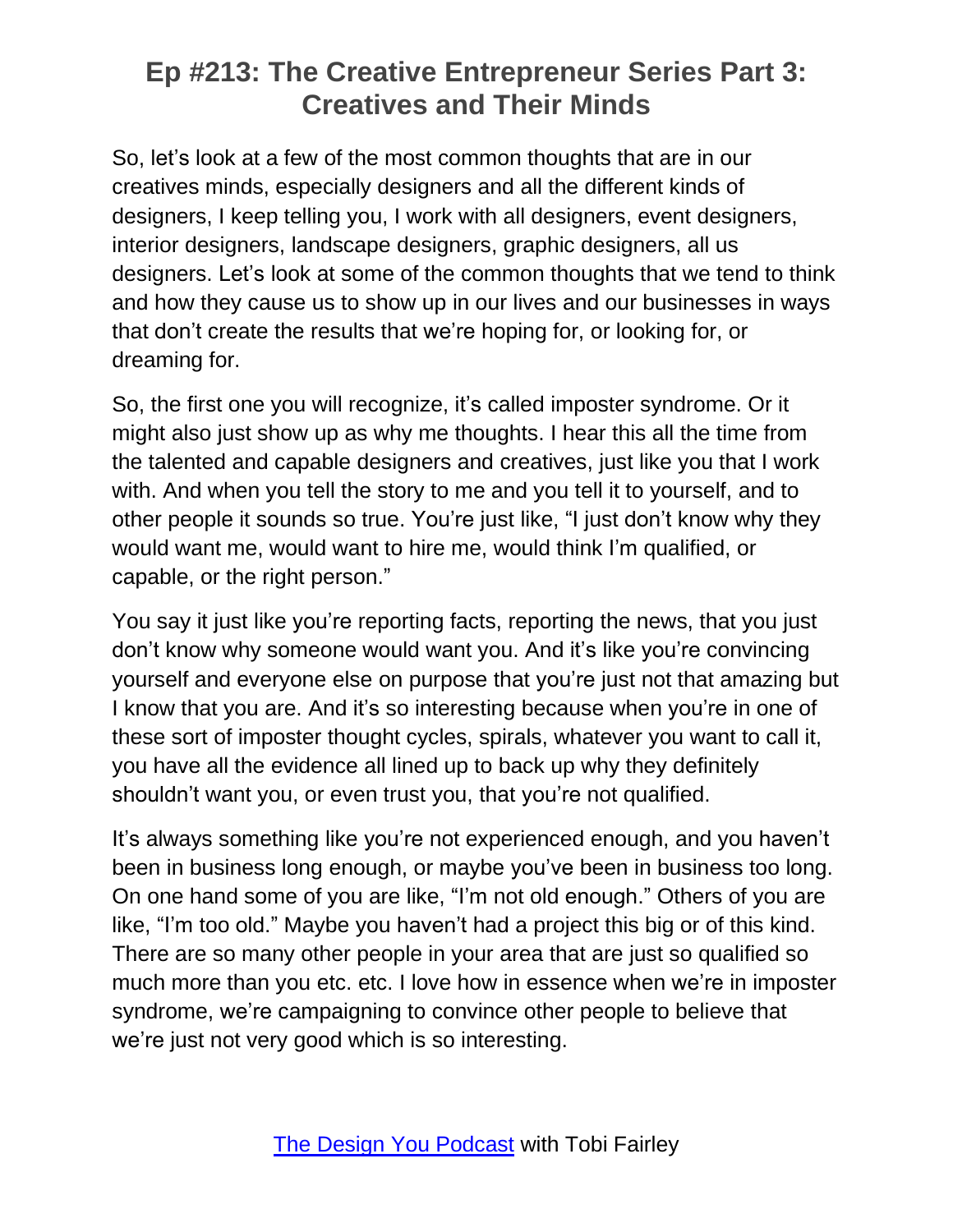And most of you have no idea that these thoughts that you're thinking about yourself are actually what's causing the feeling of insecurity that makes you feel like an imposter. So, it's this cycle that's happening from your thoughts. And of course, when you're thinking those thoughts on a loop you definitely feel unworthy and not good enough, or not qualified enough. If you spend a lot of time telling yourself that that's the truth you're probably going to believe it. And I get it, that it may sound kind of woo woo or hokey to think about these as just thoughts.

But it's a 100% true that if on the other hand you spend all of your time telling yourself that you are totally qualified, or you have the exact right amount of experience, or that you're the exact right age for the job you will be blown away by how your thoughts really do create how you show up. In other words, they start to create your results. Now, this is not just the power of positive thinking and that we should be thinking positive thoughts all the time. We're humans.

We're going to have plenty of negative thoughts and they all have a purpose. But what I'm trying to show you here is when you run negative thoughts about yourself on a loop, you are going to consistently be creating things that you might call imposter syndrome because you're not going to feel sure of yourself because you're constantly questioning yourself. So, thinking thoughts that create what we call imposter syndrome is really just us thinking those thoughts about ourselves and whether we're the right person for the job or something similar to that.

And they create those feelings, the feelings might be insecurity. I mean we all have different feelings depending on our thoughts. So, you might feel insecurity, it might be fear, it might be anxiety, it might be nervousness, something around critical or criticism, disappointed, depressed. Something in that range is what you're going to create as far as feelings go when you're constantly thinking those kinds of thoughts.

And each of those, what we kind of call negative feelings, I always tend to question whether we should say negative because humans, we need both.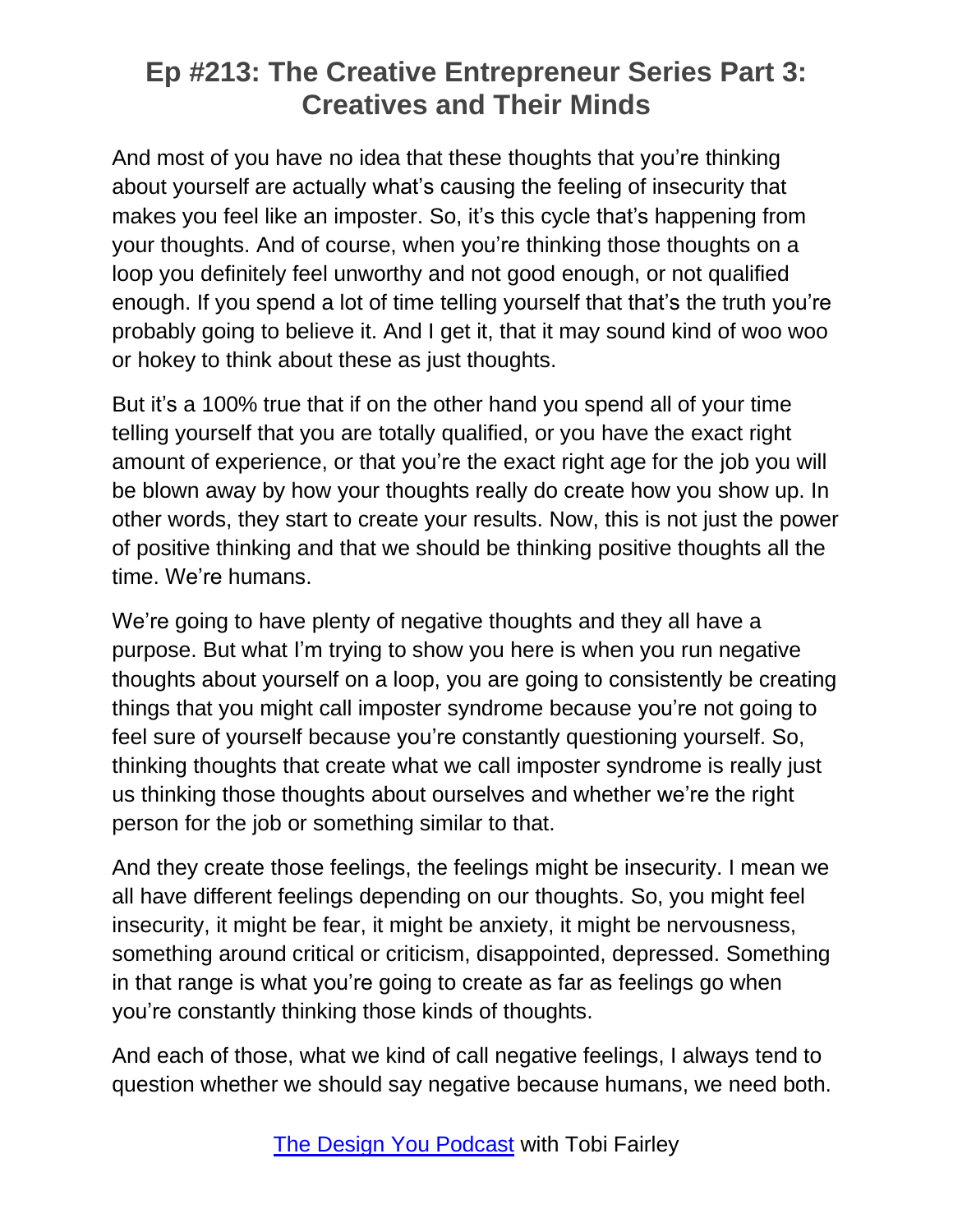We need the happy, what we would call positive feelings and we need negative feelings. They're there for a reason. But when we have those negative feelings they lead to actions that are not usually the actions we're looking for.

When we're in imposter syndrome around our business constantly telling ourself these negative thoughts that create negative feelings, our actions are going to look like not asking for the amount of money we really want. Or that we think we deserve, or that we think our service is worth. It's also going to look like things like not even putting out a proposal at all or pitching ourselves for a job because we've told ourselves we're not qualified. Or maybe even getting inquiries where people are really interested but us deciding we're not ready or why me?

So, then we might not even respond to those inquiries. Or a lot of times it leads us to saying yes to projects that we don't really want to take. Maybe the scope of work is not what we want, or the timeline is too short and they're going to be pressuring us all the time. But at some level because we feel like imposters, we think they have all the power. And if we don't just agree we won't get the job. And that's not what in those moments we want.

We think getting the job will validate us and help us no longer feel like imposters. But the only thing that changes that is when we change our thinking. So usually, the results of imposter syndrome look a lot like people pleasing, underearning, overworking, or even just being stuck in procrastination or some of you may even call it paralyzed from taking action. These are not results, as if I don't have to tell you this. These are not results that most of us want in our businesses or in our lives.

But it's not the fact, I say that in air quotes, it's not the fact that we aren't qualified because let's just be honest, lots of people are less qualified than us. But as long as they think they're right for the job, they may go out and get it. So, it's not that we're actually not qualified, as if it's a fact. It's just that our thoughts about ourselves create feelings of this imposter syndrome. Notice also how labeling yourself as having imposter syndrome,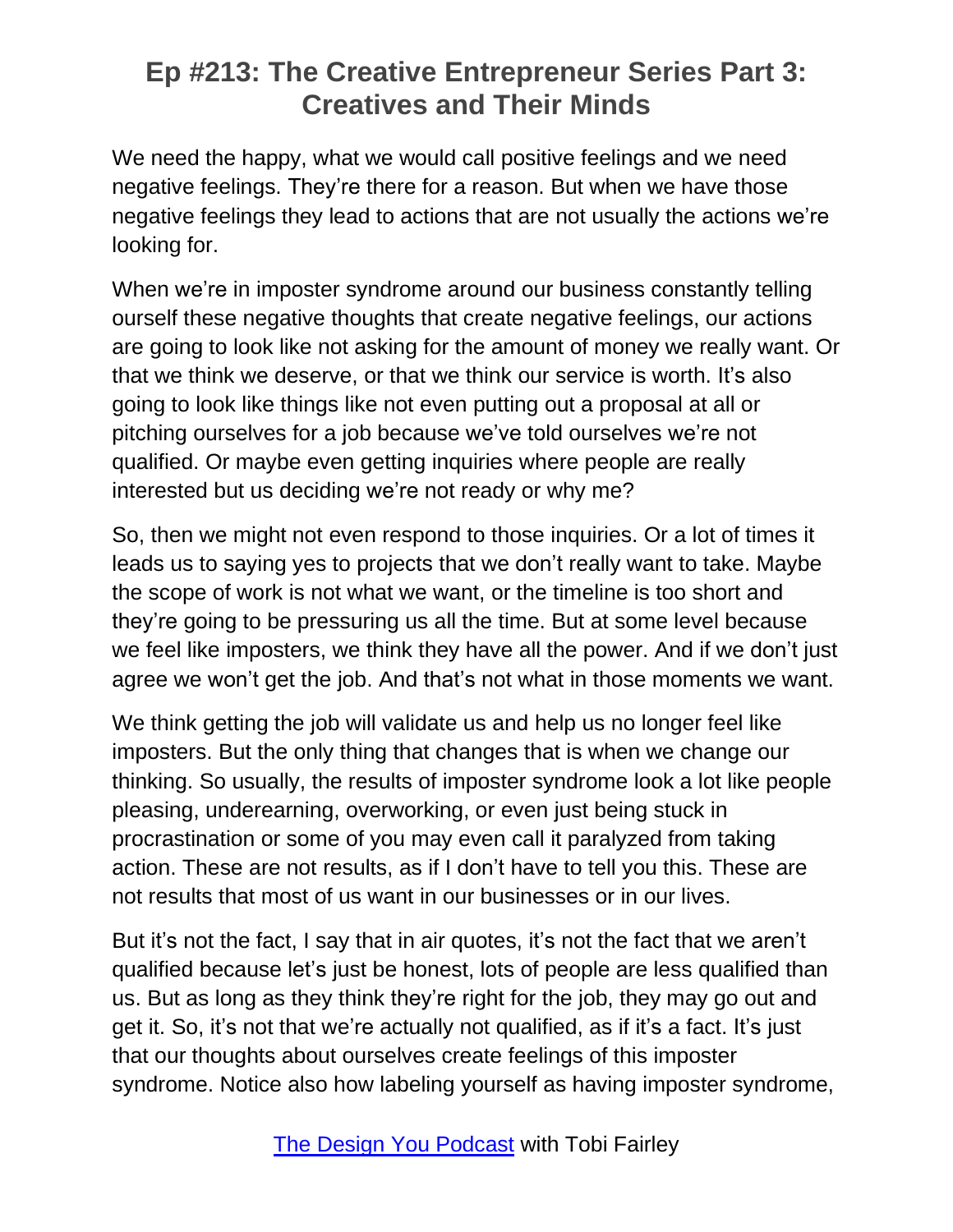I may have said this before in a previous podcast, I think it's really important.

But when label ourselves as having these things, it can be so problematic. Because it gives us an excuse to stay in our comfort zone every time we don't really want to be courageous and show up for ourselves or our business. And we can keep blaming the legitimate excuse of imposter syndrome. So, imposter syndrome is a fantastic scapegoat. It's a catch all that excuses us from what we're capable of and the discomfort that would come from fully showing up and being seen.

Now, let me let you in on a secret, imposter syndrome is not really a thing. I mean it is a thing and it's not a thing. Here's what I'm trying to say. It's not an official diagnosis. It's not like having a disease where a doctor says, "You have this condition." And there is no imposter syndrome gene. It's not something we're born with. It's just a human construct. It's just a way, it's language for describing how we feel when we're thinking that we're unqualified or inferior.

And when we try hard things, especially things we've never done before most of us naturally so, probably rightly so are going to feel unqualified and inferior until we do it a few times or a lot of times. So, it's very normal and it's very natural but because we don't like it and don't like how uncomfortable it feels we've given it a name. And even just that name, that label can often hold us a lot of us back.

So, in other words when there's a label in the world that someone just made up, which is what happened with imposter syndrome, that label could be holding you back in ways you don't even realize. So, I want you to take a hard look at your thoughts. And if you are always believing that you have imposter syndrome I want you to see what you find. Dig around and see what you discover that you're thinking because you probably have a few things that you think consistently almost like they're on a loop playing over and over again as if they were your favorite song.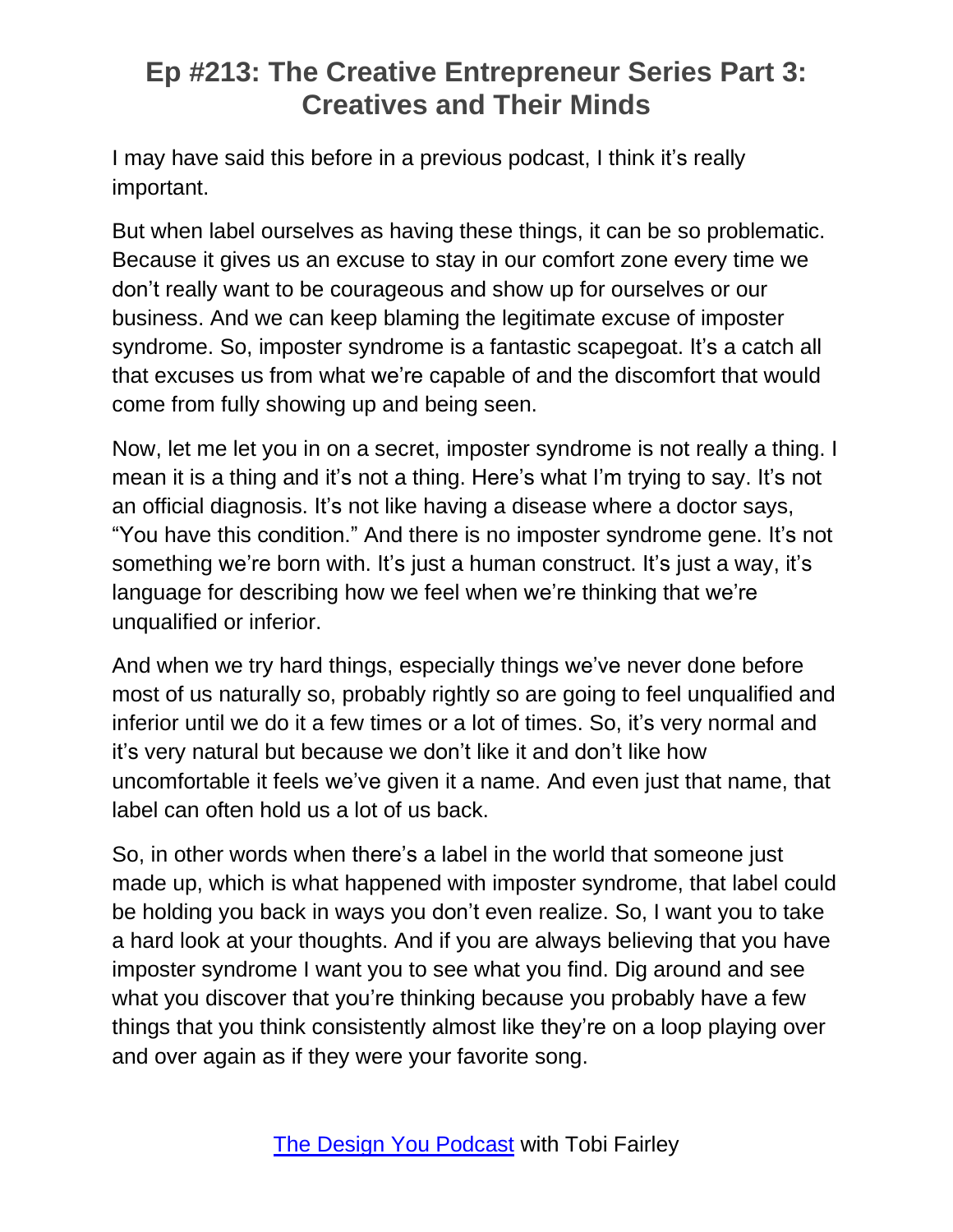And then think about what you're making those thoughts mean about you. Alright, so that's imposter syndrome and a lot of us have it, or very BFF's with it, label ourselves as it and it's very common especially for creatives.

Okay, next big mental block I see happening for designers and creatives all of the time is fear of rejection. And it's actually also another way of saying fear of failure. Now, humans in general have a very strong or high fear of rejection. We are designed to belong. We want people to like us. But where I really see it happening for creatives and designers in business is in relation to selling and getting clients to say yes. So, it's somewhere along the way we miss the memo that it's important for businesses to make a profit. Did we forget that?

Because guess what? If businesses are not for profit, guess what they are? They're non-profits. It's called a charity. But we forgot, or didn't remember, or instead we just get the idea that the entire reason for being in business is to have all clients and potential clients say yes. And it's like we believe that no one ever should say no because when they do the feeling of rejection that comes with our thoughts about hearing a no makes us create this story, this narrative, this mind drama about what the no means about us.

So, do you see a pattern here already in this podcast? Almost all mindsets that cause issues for us humans and especially us creatives are our brain's way of protecting us from feeling something that we don't like, or feeling like someone doesn't like us, or that we're not good enough. So, I watch people over and over not be willing to repel all the clients that are not a fit for them either on style, or scope of project, or timeline, or because their personalities don't mesh, or budget, and fees. There's so many reasons why we often should say no to clients.

But I watch creatives over and over not be willing to repel clients. And when a potential client, or what I call a lead, or a prospect doesn't convert into a paying client, so many of you think of it as if you've lost a client. But think about this. You don't want everyone to say yes unless – well, let's just be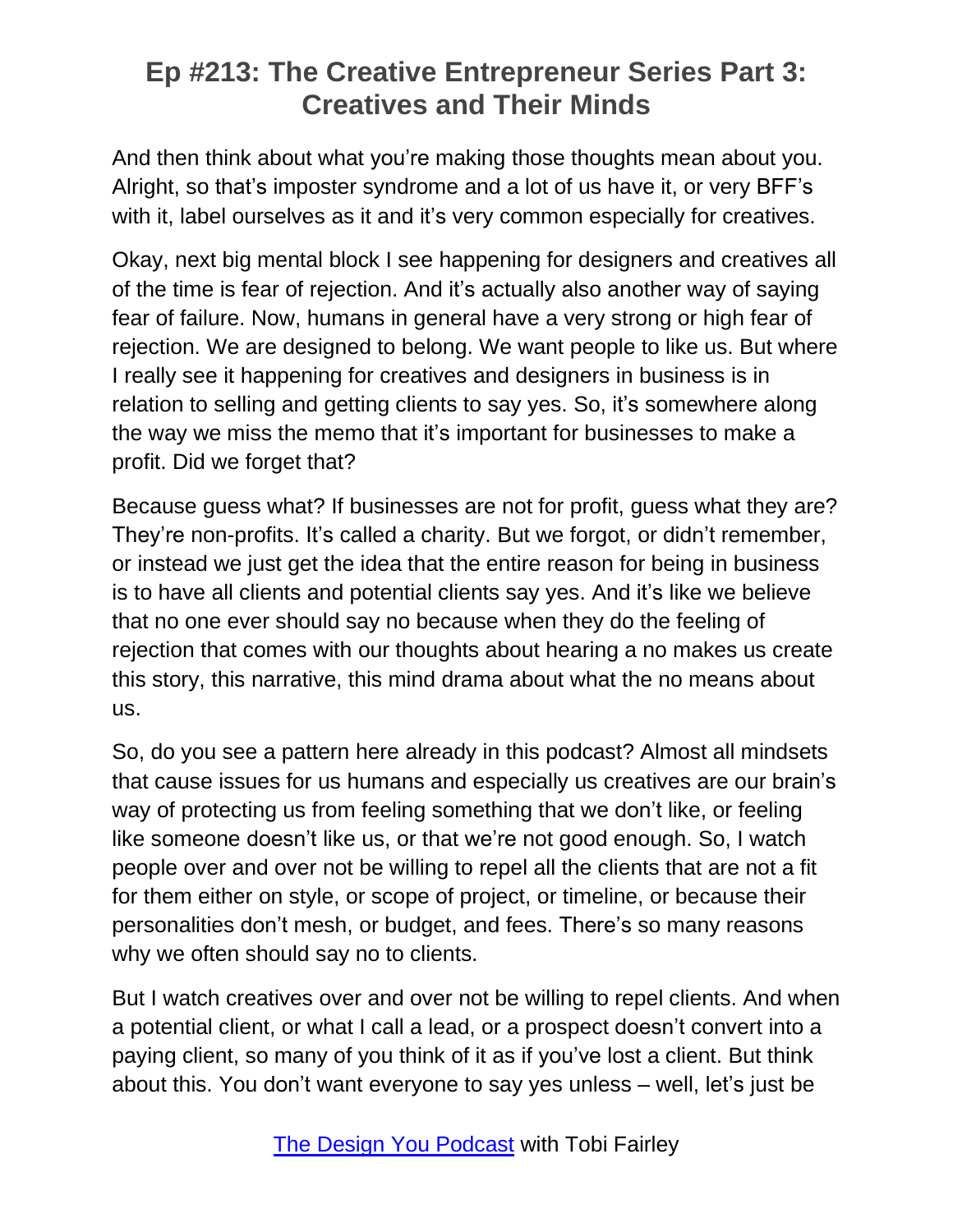clear, if everybody's saying yes, you're really, really cheap. You're like a commodity. If everyone is saying yes you are leaving so much money on the table. You are not interviewing your client.

They're just interviewing you. And you're likely in a people pleasing kind of status or frame of mind to make it work. Because it's just not possible if you are aligning with your values and charging what you need to charge to really make a profit in your business, and holding boundaries strong, that you are going to have 100% or even 90, or 80, or 70% conversion. A lot of your leads or prospects should be saying no. For me, more people say no than yes. And that is what allows me to know that I've got my pricing right, and my boundary set because that's exactly what should be happening.

More people are going to not be a fit than to be a fit. But when we tell ourselves that a prospect not converting means we 'lost' a client, I want you to think about that. You did not lose a client. They aren't your client until they say yes and sign a contract, or even a verbal agreement and hopefully pay you a retainer. You have not moved them into being a client. You simply had a prospect that did not convert and you should have many of those. But we seem to not want that. It feels uncomfortable, we don't like it.

So just putting out a proposal to a lead who says no is not losing anything. But most of you make it mean exactly that it's losing something. And then you proceed to judge yourself terribly and you make the no mean all sorts of things about how good you are, and how good your work is, and how your prices must be too high, all the drama that comes up in our brains. And notice again these are typically not even things that the client even said.

Most of the stuff we're saying in our brains and making mean about us are just the story, the narrative that we've created ourselves in our own minds when the feeling of discomfort or any of the feelings that are uncomfortable come up because a person said no. So why is it so hard for us creatives to hear no? Well, probably because pitching yourself or pitching your work to someone else feels very vulnerable. You're standing there in all your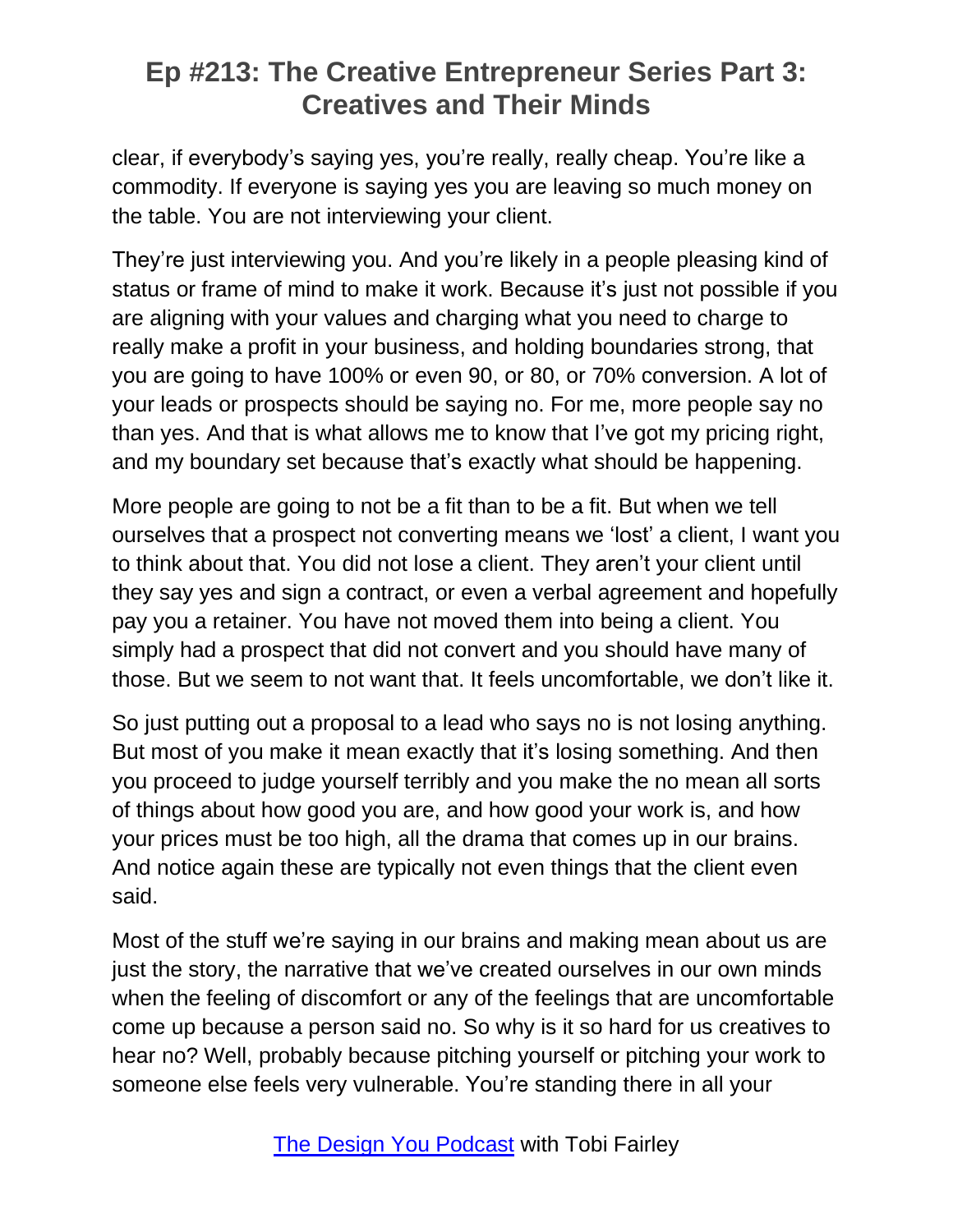eunice, if that's a word. It's probably not but we're using it today. So, you're you and you're standing there in all your uniqueness and I'm calling that your eunice.

And you're allowing someone to either say yes or no. And most of us have had very little practice (a) choosing to be vulnerable and (b) proving to ourselves that we can be vulnerable and we can get a no or something that we don't like to hear can happen. And we still will survive. We're not going to die. Vulnerability is a feeling and feelings don't kill us but so many people think they will. We think it's going to be so painful that we're going to die.

And the way to get good at repelling all the wrong clients and being vulnerable enough to pitch yourself, and then be okay with getting either a yes or a no is by just practicing it, doing it more often. But if you spend all your energy trying to contort yourself, and your business, and your pricing, and your way of working in ways to get people to say yes, you're never going to have any practice hearing a no. So, every time you hear it, it is going to feel terrible. And not that it feels good any time, depending on how you're thinking about it.

Now, for me sometimes it does because I'm like, sweet, it means our pricing's right. Actually, probably a lot of times it feels good to get a no, because our systems are working, our pricing is working. This is exactly what we expected to happen. But if you haven't gotten that mindset about repelling people then it's not going to feel good to you ever especially if you don't practice it very often at all. And most of us rarely practice it because just the thought of being repelled, getting a no, repelling another client, being rejected is what I'm trying to say.

Just the thought of being rejected creates so much discomfort that we don't ever practice vulnerability. And we keep ourselves believing that there's almost nothing worse than being rejected. So how many of you have allowed the wrong clients to say yes and then soon learned that there's a whole lot worse than being rejected? Getting a yes from the wrong client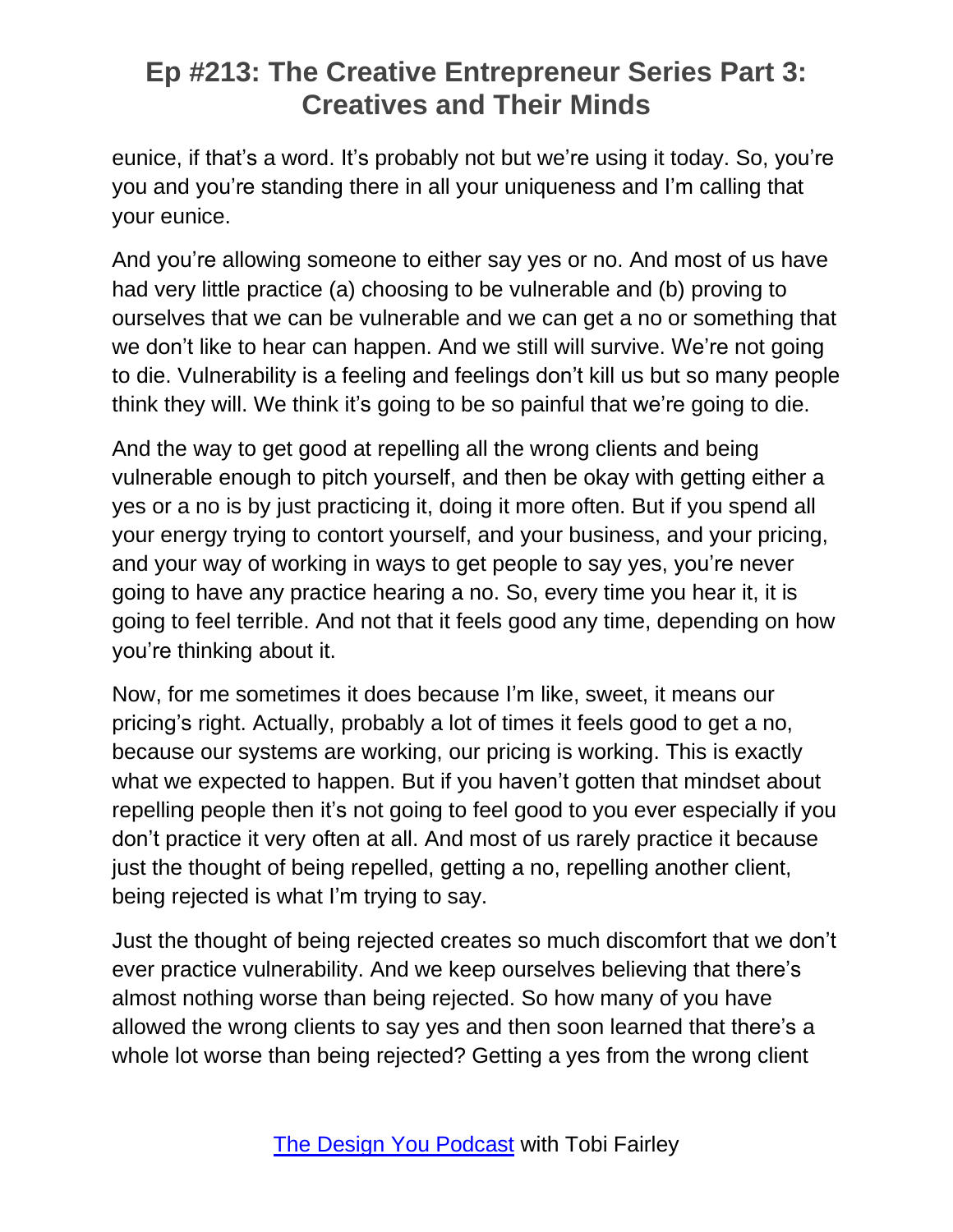can be the most painful thing, far more painful than if just the band-aid had been ripped off early on and they were a no.

So, I want you to think about what you're creating for yourself, both in the moment of being unwilling to hear no and then what you invite into your life and your business by having a lot of the wrong people say yes. This is what we do as creatives, this is what we struggle with. So, guess what else we struggle with? You probably already guessed it. We've talked about it a little bit already today. People pleasing.

So, this is the third thing we want to talk about. So, we've had imposter syndrome. We've had not being willing to repel people for that fear of rejection and now people pleasing. So, what is people pleasing? Well, typically it's just really having trouble saying no. it's being unwilling to disappoint people. So, this is sort of that other side of the coin of rejection because we don't like people to tell us no and reject us but we also don't like to say no.

And when I ask people why, I almost always hear something about how you don't like confrontation. As if saying no and confrontation are the same thing. As if every time you say no to someone you're going to get in a fist fight, which you're not. But if you don't bring up confrontation and how you don't like confrontation, and I'm telling you, I hear this all the time. But the other thing you say, maybe even in tandem, most people say both is, "I don't like confrontation and I don't like to disappoint people or have people not like me."

So again, if saying no means people will for sure be disappointed, which sometimes they will. Sometimes people feel relieved when we say no. Sometimes people respect us for saying no. But it often doesn't mean someone's not going to like you, at least long term. Now, my 16 year old and her whole life, whether she was two, eight or 16, when I say no there's a minute she doesn't like me but she comes back around. She doesn't hate me forever most of the time. But that's true for business too.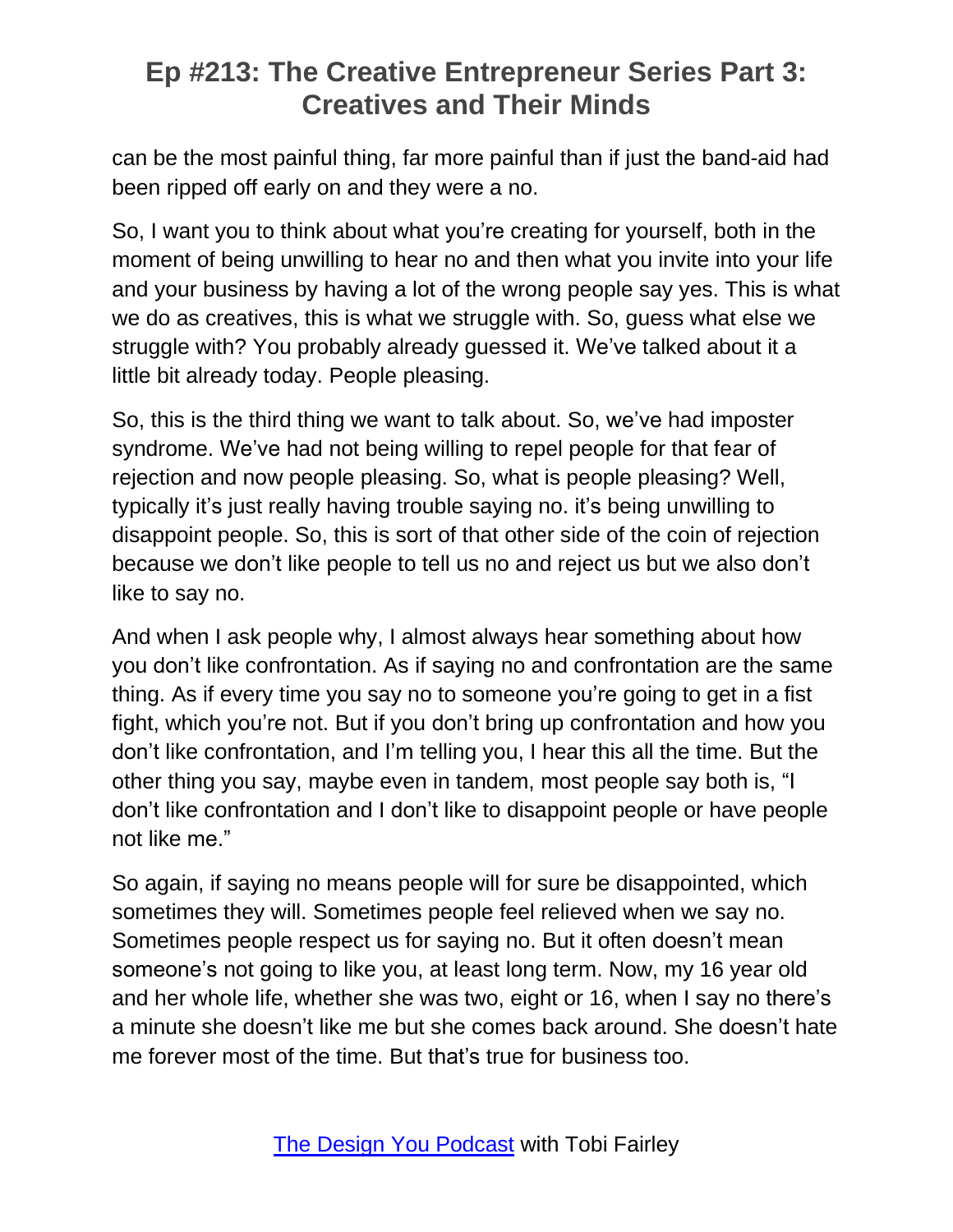So, we have all this fear and worry that we're going to disappoint people and they're not going to like us anymore. And I hear these elaborate stories. "Well, I can't say no to this person because I've known them since I was eight. And I can't say no to this person because they go to church with my mom. And I can't say no to this person because they work with my husband. And all of that is a load of BS. You can say no to anybody any time when it's not right for you, but notice if you don't regularly.

And if you are a people pleaser it's because you don't like the feeling that is created in you when you think other people are upset with you or disappointed with you. You don't like it. You feel very uncomfortable. You feel very vulnerable. You're taking responsibility for their emotions and believing that if you say yes it will make them happy. Now, we have lots of evidence to know it doesn't even work. We can say yes all the time and still have people mad at us.

We can all think of times when that happens. We're like, "I've done everything to make this person happy and they're still not happy." So, it doesn't even work anyway. But it's just interesting how we think this act of saying no is going to create confrontation, and disappointment, and someone not liking you. So, it's really important I think.

And I always like to remind people, you have two choices. You can either disappoint if you call it this, create confrontation with them or you can create disappointment and conflict inside yourself. Because you just said yes to things you don't even really want to do but you feel like you don't have a choice. And I don't know about you but believing I don't have a choice is one of the worst thoughts that I can think. When I think I don't have a choice and I said it for years, especially when I was hustling, "I don't have a choice."

I would say to my daughter, "I don't have a choice, mommy has to work, or I have to go to this thing, or go out of town." I got so sick of hearing myself say, "I don't have a choice." But every time I said it the feeling I created for myself was either obligation or what I typically called, I feel trapped. So, I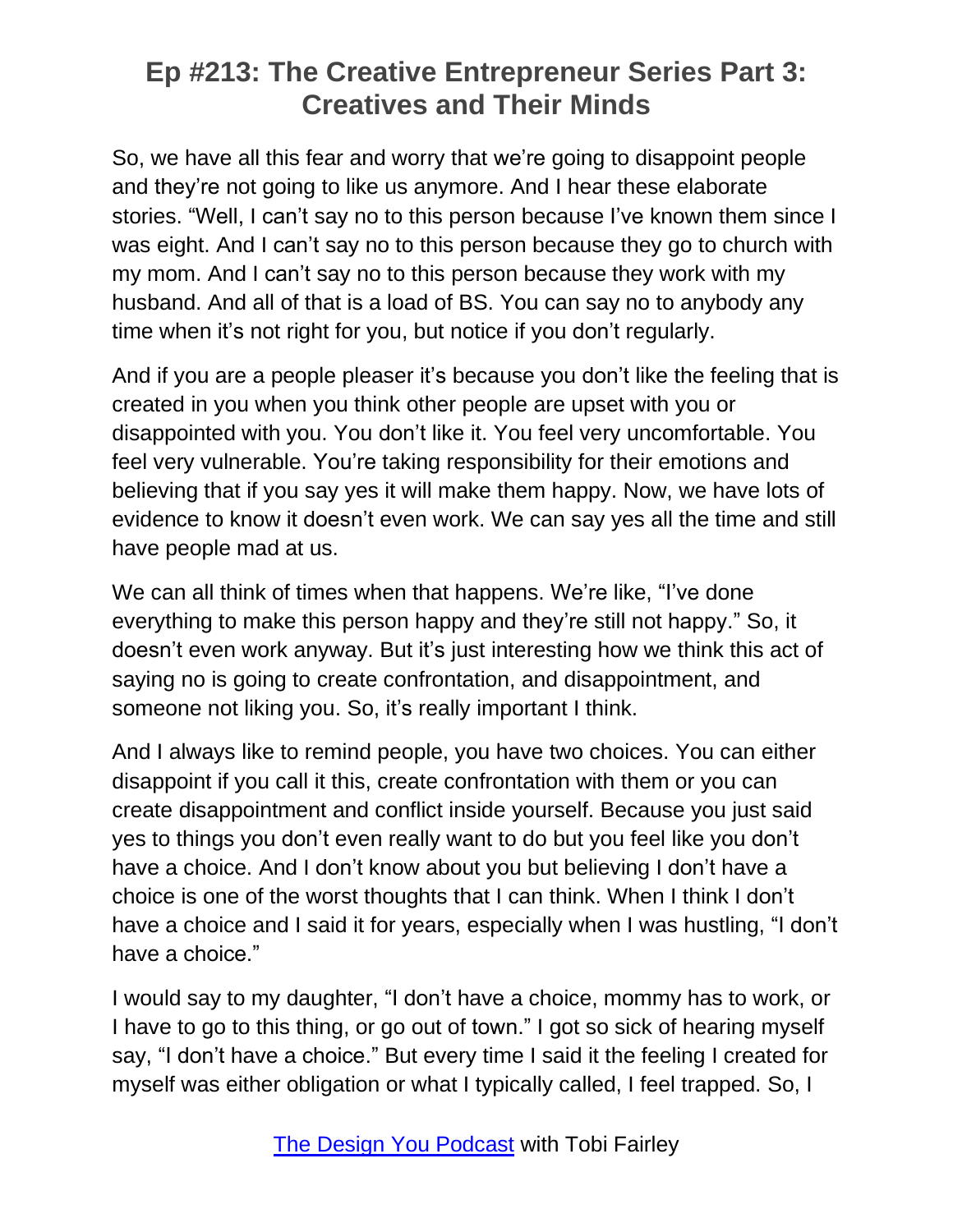didn't feel like I had the option of making a different decision. And feeling trapped or obligated for me feels like the opposite of freedom. But freedom and agency over my own choices, my own self, my own body is one of the most important things I value in life.

So, people pleasing and struggling to say no consistently creates a lack of freedom, a lack of agency, a lack of independence. So, when you're constantly people pleasing you are putting other people's needs ahead of your own just to avoid the feeling that you feel in the moment you have to say no. Think about that really, really hard for a minute. Just for that one little moment because after you've said no, if you just allow yourself to feel that feeling and it's over then you're not obligated to all the shit you don't want to do.

But you don't want to feel that little 90 second or even two hours' worth of ruminating over the fact that you said no to someone and it felt uncomfortable. So, then you give away your freedom. To me that seems like a huge price to pay for this little two letter word, N-O that takes less than a second to utter. And that really needs no explanation or justification. You may have heard the concept that no is a full sentence and it absolutely is. You can say no just because you decide to.

And it doesn't mean you're confrontational. You can say it with a smile. You can be kind or not, you don't have to. But it doesn't necessarily mean confrontation. And any time we are contorting ourselves to try to keep other people from feeling their own feelings, that in and of itself is kind of really a boundary violation. It's none of our business to get in the middle of other people's feelings.

Most of the people we're dealing with most of the time when we don't want to say no in business are grown adults. And they absolutely get to decide on their own how they're going to think and feel about something. So, it's really interesting what we're doing with people pleasing. And I want you to take a hard look. That's the third one. You've probably seen yourself in all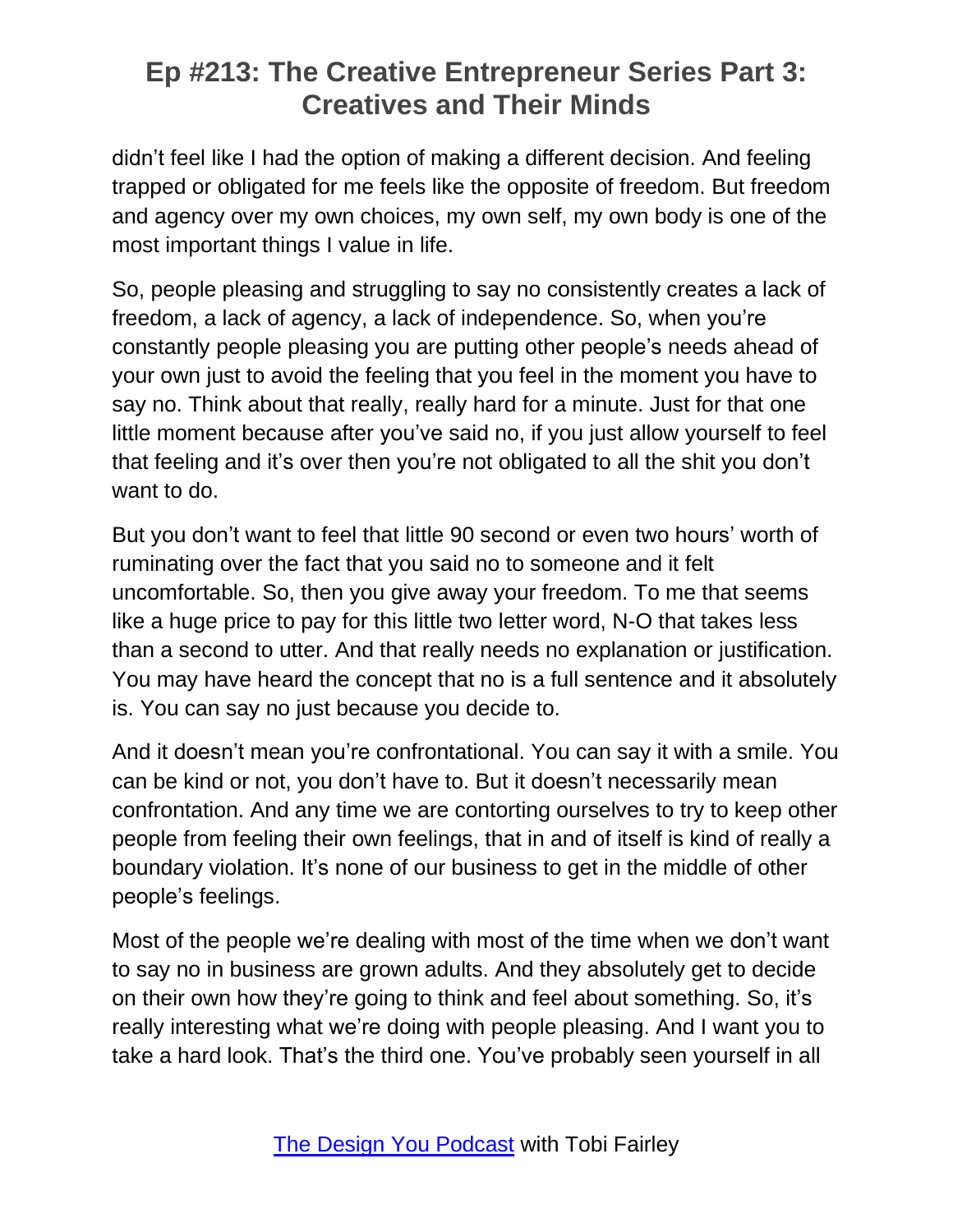of them at some level. We all have these. But maybe one or two of these mindsets are a bigger problem for you so really start to think about it.

Okay, so there's just a couple of other, maybe a few other two or three mindsets or even some of them are just more like thoughts that I want you to be aware of that are likely getting in the way of the results that you really want to create as this creative entrepreneur.

So, there's the thought, I work better at the last minute or on a tight deadline. I call this the deadline dependence thinking. And we believe it to be true. Again, we report it like it's the truth. I always work better at the last minute or on a deadline. But here's what I want you to see. It's not a truth, it's a thought. It's a thought you're thinking. Absolutely you think it's a circumstance. It's a thought. And it's not really a thought that serves us typically. We think it does. We like it because it finally motivates us to stop procrastinating.

But since part of the experience or process of finally getting yourself in gear, because when there's a deadline or you're at the ninth hour as I call it, you're at the last minute, you just can't wait any longer, the deadline is here. It means that you typically do finally take action and that's what you're liking about it. Because if you're a procrastinator, you use this as the means to move you to action. But what I want you to see is that you absolutely have the power to move yourself to action with your thoughts and feelings any time you want to.

But you're thinking this last minute thing, it's sort of involuntary. You've backed yourself in a corner. You think it's a good thing. What you're not noticing is that every time you do it, you create a lot of discomfort in that process because you are at the last minute. And you often get super stressed out and create a lot of drama either in your own mind, or even verbally with those around you.

When I used to work this way in my life, when I used to procrastinate and put things off to the last minute and use deadline dependence as I call it I would really not only keep my stressful thoughts to myself, I would

The Design You [Podcast](https://tobifairley.com/podcast) with Tobi Fairley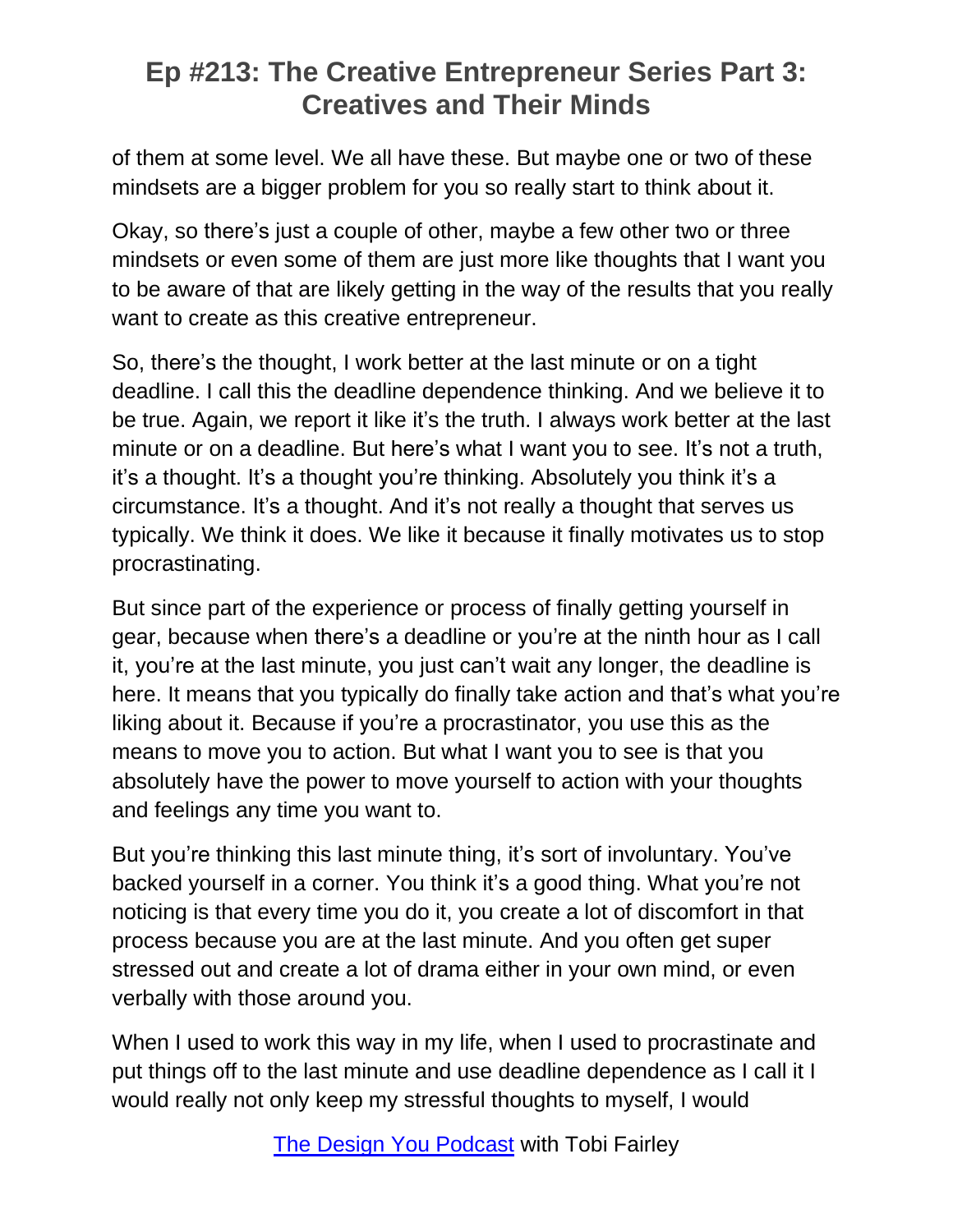verbalize them. And it would also take a toll on my family. And here's the other thing about it, we're like, "I work best at the last minute." No, you just finally did what you were supposed to do. But it's not your best work. It's never your best work. You can't really say it's your best work because you always ran out of time to do your best work.

You've backed yourself in a corner and there's always something that you're like, well, screw it, it's just going to have to be good enough. And I wish I had two more hours. Or we'll have to tell them we didn't get to that part and do it in the next meeting. I hope they're not upset. There's all these things we create but what we're thinking is good about it is we finally took action.

So, I would love for you to really again take a hard look at yourself, decide, notice whether you really work best on that last minute deadline or might it be that you're just in the habit of only doing the work in those moments. But if you might reconsider the word 'best', best work in a new way might you actually do better work if you could get yourself moving into action sooner and be able to stay calm and have enough time to do your work to the level that you would really be proud of and that you could probably charge a lot more money for?

Because if you still believe that deadline dependence is your best work you're basically telling me that you are at your best when you're frantic, and stressed out, and feeling like your hair is on fire, and losing sleep. And that you're also at your best when you're running out of time to finish things and feeling really unprepared. And I just don't think that that's really true for most of us.

So, if that is your best work or at least right now it is, I'm dying to see how good your work could be if you allowed yourself to stay calm, and work in advance, and give yourself plenty of time to actually feel successful. It's a novel idea. So, do you notice that backing yourself in the corner may be much less your best way of working and it might be far more in the camp of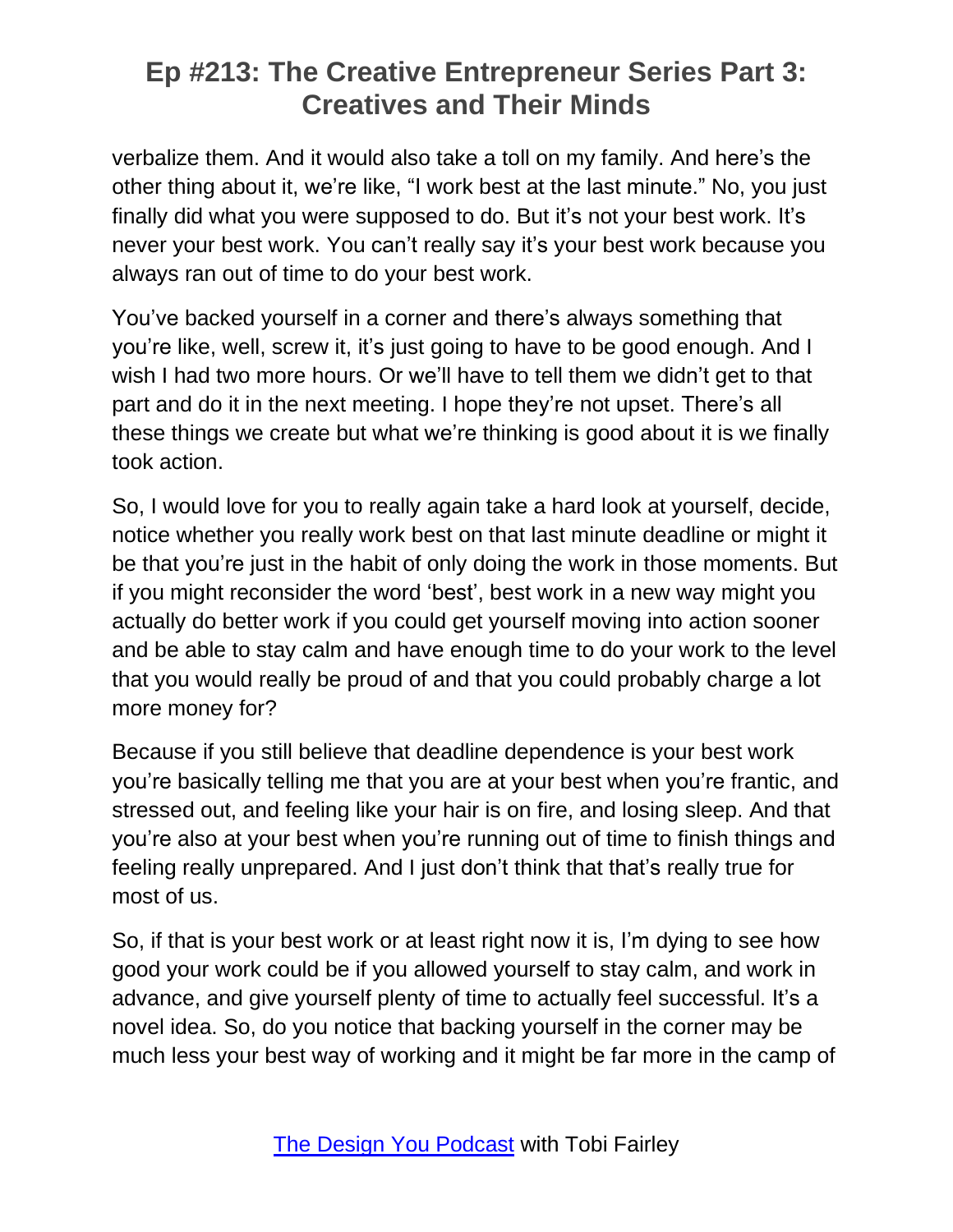self-sabotage and just a self-sabotaging pattern that you've been practicing for a long time?

Well, and here's the other thing, when you're not repelling clients like we talked about earlier, the ones that you should be repelling, of course you're going to procrastinate on a lot of the work you don't want to be doing. You're like, "Oh, I have to do this job. They're not even paying me enough. They're not the right client. It's not even aligned with my style. I'll do that later." And finally at the last second you're doing your not best work for your not ideal client. And then you wonder why your business isn't working for you. You feel burned out all the time and you're really not happy.

So, it's our thoughts that are creating this and you can start to see these thought patterns, these cycles, like self-sabotage, people pleasing, fear of rejection and imposter syndrome that we're using to create suffering in our own life.

Okay, so just a couple of others. This one I call FOMO or shiny object syndrome. They both fit there together. They're a little bit different but they're in the same boat. Because as you likely know any kind of fear of missing out or shiny object syndrome are both coming from you constantly comparing yourself to other people. And so, when you compare you either start feeling like you're missing out, because you're not doing all the things they're doing.

So that's the FOMO, going all the places they're going, getting all the accolades, or friendships, or awards, or whatever that they're getting. And that is one way that this comes to light. And you're looking at that glamorous highlight reel that these other people seem to be living as evidence on Instagram. It absolutely must mean if they have all that evidence in their Instagram that they are for sure a super legit designer or creative. And since your own life looks way more ordinary and boring, that must mean you're not as legit.

So, they're legit, you're not. You have fear of missing out or you have shiny object syndrome because you look at what they're doing and you're like,

The Design You [Podcast](https://tobifairley.com/podcast) with Tobi Fairley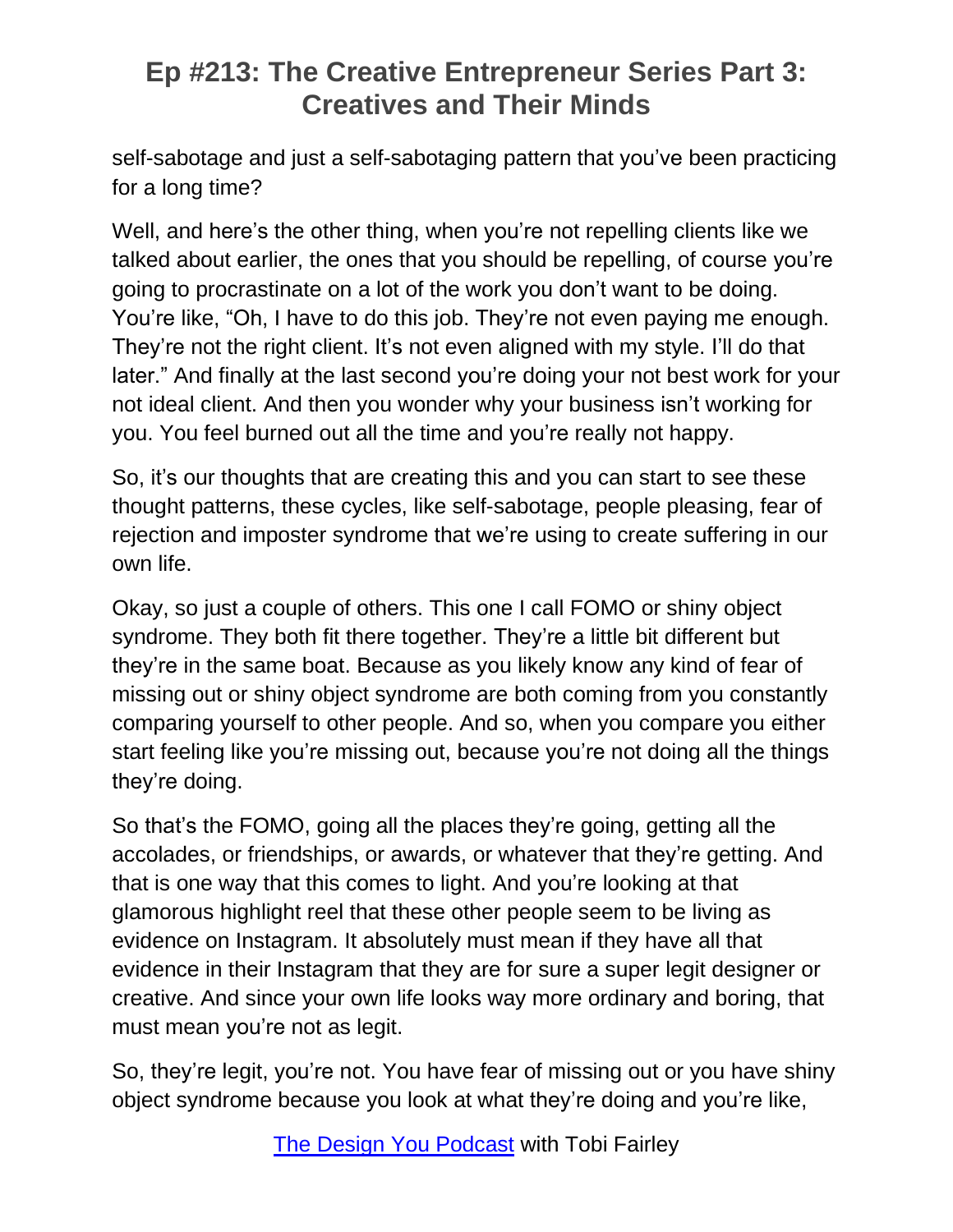"Oh, I need to be doing that. I need to be doing a showhouse. I need to be getting that hiring. I need to have that person in my business." And maybe you do want to do some of those things. But looking at other people and compare which often creates compare and despair is usually not the way to go about that.

So, it's better instead of constantly scanning the world, in particular social media to see what everybody else is doing to instead – well, and here's the other thing. When you do that, here's what it looks like for a lot of you. You see what everybody else is doing, especially if it's the shiny object syndrome of I want to do this thing in my business. And you start a lot of that stuff but you don't ever finish any of it, or you don't ever maximize it.

Because by the time you finish or maximize whatever you started, somebody else is out on their Instagram showing you something else that you have FOMO or shiny object syndrome about and then you switch to that. So, here's the thing, FOMO and shiny object syndrome keep us creatives always starting and getting excited about new things but rarely seeing any of them to fruition, rarely creating any real success from any of the ideas or the events because we stay in that cycle.

We see something new, we get real hypy and excited about it. We start it. This is going to be the best thing ever. It's finally going to change my life and business. I'm finally going to get the clients and be rich, and the freedom, and all the stuff. Until we compare ourselves to the next person. And then we, wait, wait, wait, I thought that was going to be it but now I'm going to do this other thing. And then we wonder why we're always telling ourselves that we're hot messes who never follow through on anything and don't finish anything.

But as you can imagine, as we've learned already today, this kind of selftalk works its way right back into imposter syndrome and all of these work together, these mindsets. They're so related, they're so intertwined. And that's why we often believe they're our personality, not our thoughts. We also believe that our personalities are permanent. And that's not the truth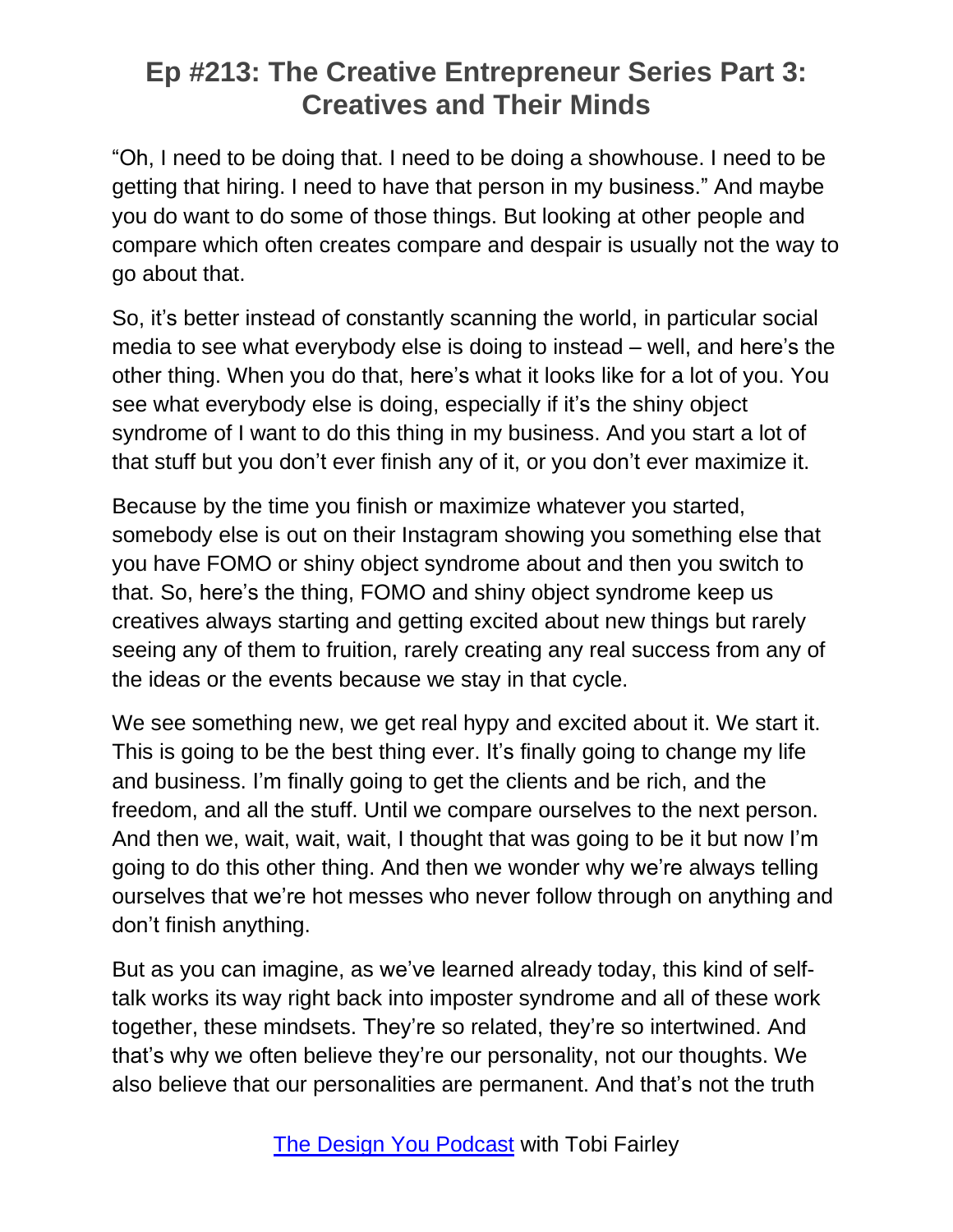either. In fact, there's a great book called Personality Isn't Permanent that tells you why most of it is just your thinking. But we think there's nothing we can do about it.

So, there's something you can do about all of this and notice if you're prone to FOMO or shiny object syndrome, or if you want to call it comparing, compare and despair. It's all there together and it's not really helpful but we do it a lot as creatives unless we train ourselves to stop doing it.

And then finally the last one I want to talk about today, I mean gosh, there's so many. We're humans and this doesn't mean we're terrible or we're a lost cause. Human brains think as we say in the coaching industry or life coaching industry, brains are going to brain. And this is our brain braining, all the comparing, the thinking and the fear of rejection. It's normal but when we can become aware of it we can do something about it. We can start to think on purpose.

So, the last one I want you to think about today that I hear a lot is people getting ready to get ready. So, if I had a nickel or a dollar, that would even be better, for all the people who are getting ready to get ready to work with me, to join my programs, to come to one of my events, I would be so wealthy. I'd be helping all the people. And I'd be so excited because that feels like my life's work. But what I really do a lot, I help a lot of people but I talk to way more people that I could be helping but they're in their own way because at some level they're thinking, I'm not ready yet.

They're looking at me, they're comparing themselves to me or my business, or something I've said. And they're like, "I'm just not ready. Yeah, I'm going to work with you in the future. I'm going to get ready to get ready." And y'all, this isn't just about hiring a coach. This is about everything. Now, it's interesting because when I hear this, I'm not judging you. You can take as long as you want to do anything. And you never have to hire me, or work on your business, or hire another coach, or raise your prices. You don't have to do anything. You get to decide.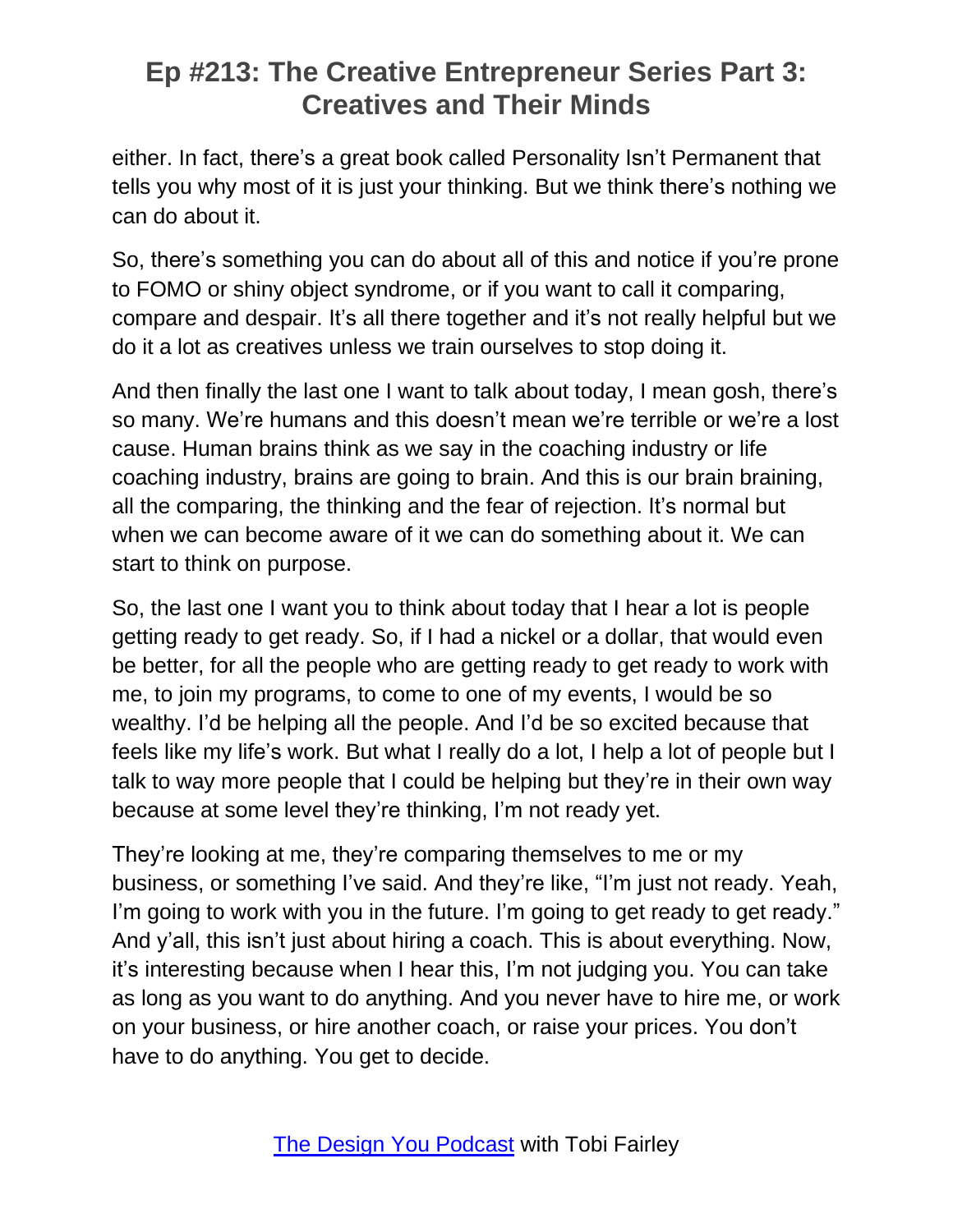But as I'm watching this I'm more fascinated and curious than I am judgy because I know that this is the brain braining as we said. And that lets me know where it's coming from. I know how our think, feel, do cycle works. We think a thought, and we feel a feeling, and then our action is to not start something, to not do it yet, to not take action.

But here's what I do always think when I'm watching people get ready to get ready. And sometimes I even say it, and that is, no matter what you're getting ready to get ready to start, whether it's having a family, starting a business, going to college, hiring a coach, raising your prices, any of it. By the time you get ready to start you could have already created amazing results if you were just willing to feel the discomfort of starting something new and sitting with how uneasy it makes you feel.

Because any time we do something we haven't done before, any time we take a risk, for a lot of us any time we spend money we feel uncomfortable. So, we make that mean I'm not ready yet, I've got to get ready. And we tell ourselves this all the time. We tell ourselves constantly all the things we're not ready for. I'm not ready to charge more. I'm not ready to invest in a coach. I'm not ready to hire. I'm not ready to pitch myself to a dream client. I'm not ready to pitch myself to a magazine because I don't have a giant portfolio or my website's not done, or a million other reasons.

And I'm not saying we have to go out and do all of these things all the time. Sometimes we are not ready to hire, we don't have the money or the time. But get real about the why that you think you're not ready because most of the time we just don't feel ready as if there is such a thing. And you can even notice this. When you finally do start something you're like, "Well, I thought I would finally feel ready but I don't and times are wasting so let's just go."

You end up leaping anyway, every time you leap it always feels like you're not ready if it something that you haven't done before. But we spend so much time waiting to feel ready that we really miss out on already creating financial results or other results that we could be experiencing that would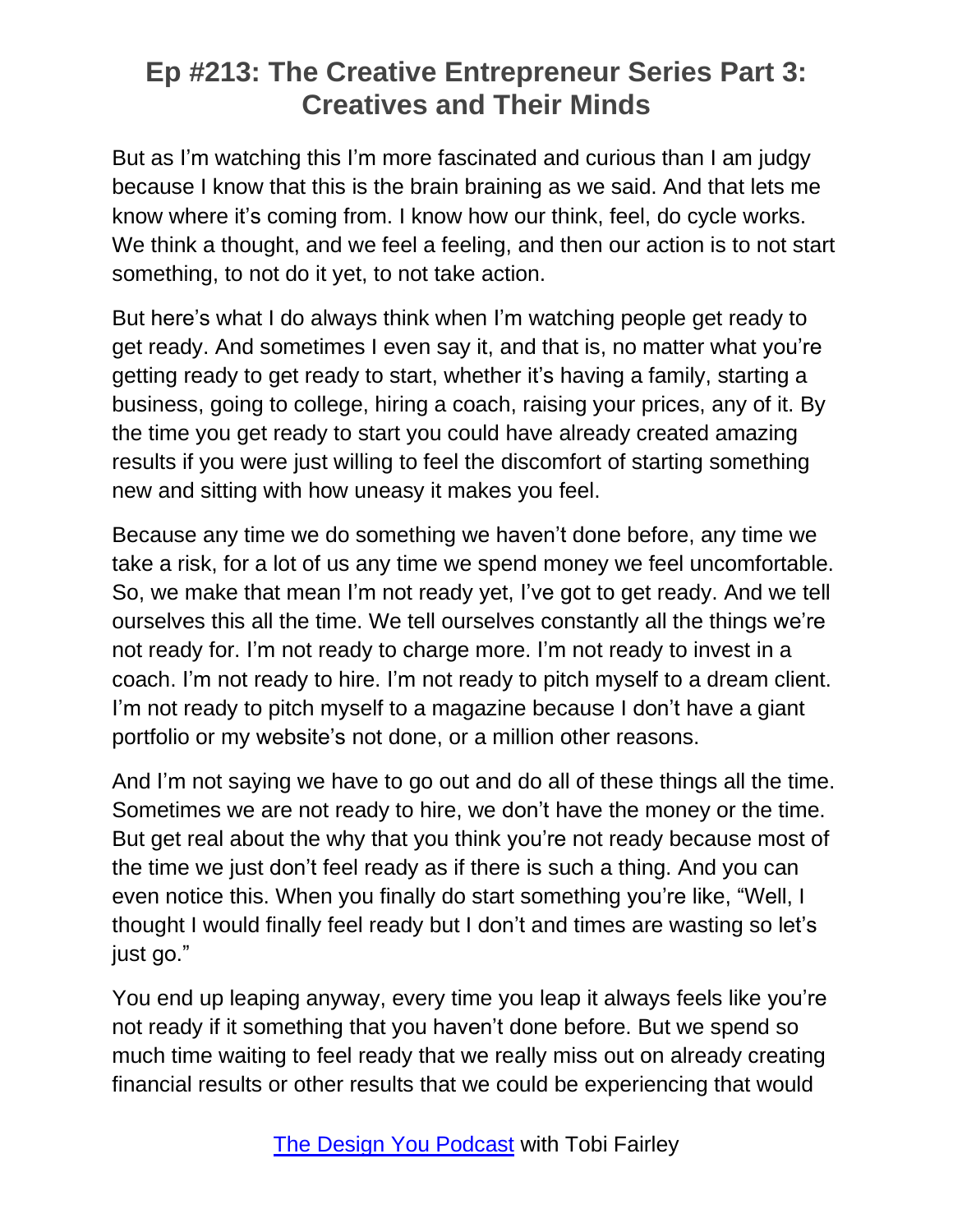really be helpful for a lot of us. And we hold money, and profits, and other things at arm's length because we're telling ourselves we're not ready for some of the things that would help us create more money.

We can miss out on so many opportunities that we dream about the most. But we also miss out on, I think this is even more important, all the solutions that would fix the things that are creating the most suffering for us right now. So, this is what I think about when I hear people not ready to hire a coach. They tell me all the things, and they're like, "It's not the money really. I could get the money together. Maybe it's because I think I don't have time." There's these thoughts.

And I always think to myself, but then you get back up the next day and suffer with the same problems that you could be fixing if you would just invest in the solution. So, there's so much prolonged suffering getting ready to get ready. If we would just stop getting ready to start and just start we would create a lot of difference in our lives.

So, my friends, which of these mindsets are you noticing that show up for you a lot? Is it imposter syndrome? Is it fear of rejection or getting told no? Is it people pleasing or saying no to other people? Is it that I work better at the last minute? Which I call deadline dependence. Is it FOMO or shiny object syndrome? Is it getting ready to get ready? And here's the thing in what ways, big and small, are you seeing one or more of these preventing you from creating the life and business you really want? That's the big question here, that's why I'm telling you this.

Creative entrepreneurs are constantly and consistently holding ourselves back with these mindsets. And I bet it's in far more ways than you even realize that you're holding yourself back because that's been true for me. I've done this to myself for years. I don't beat myself up about it, I just like it when I find one of the ways. I'm like, "Ooh, I'm holding myself back. I have an opportunity now to change this."

And in fact, this is the very reason why one of our pillars in Design You, in our program is manage your mindset. Because without doing thought work

The Design You [Podcast](https://tobifairley.com/podcast) with Tobi Fairley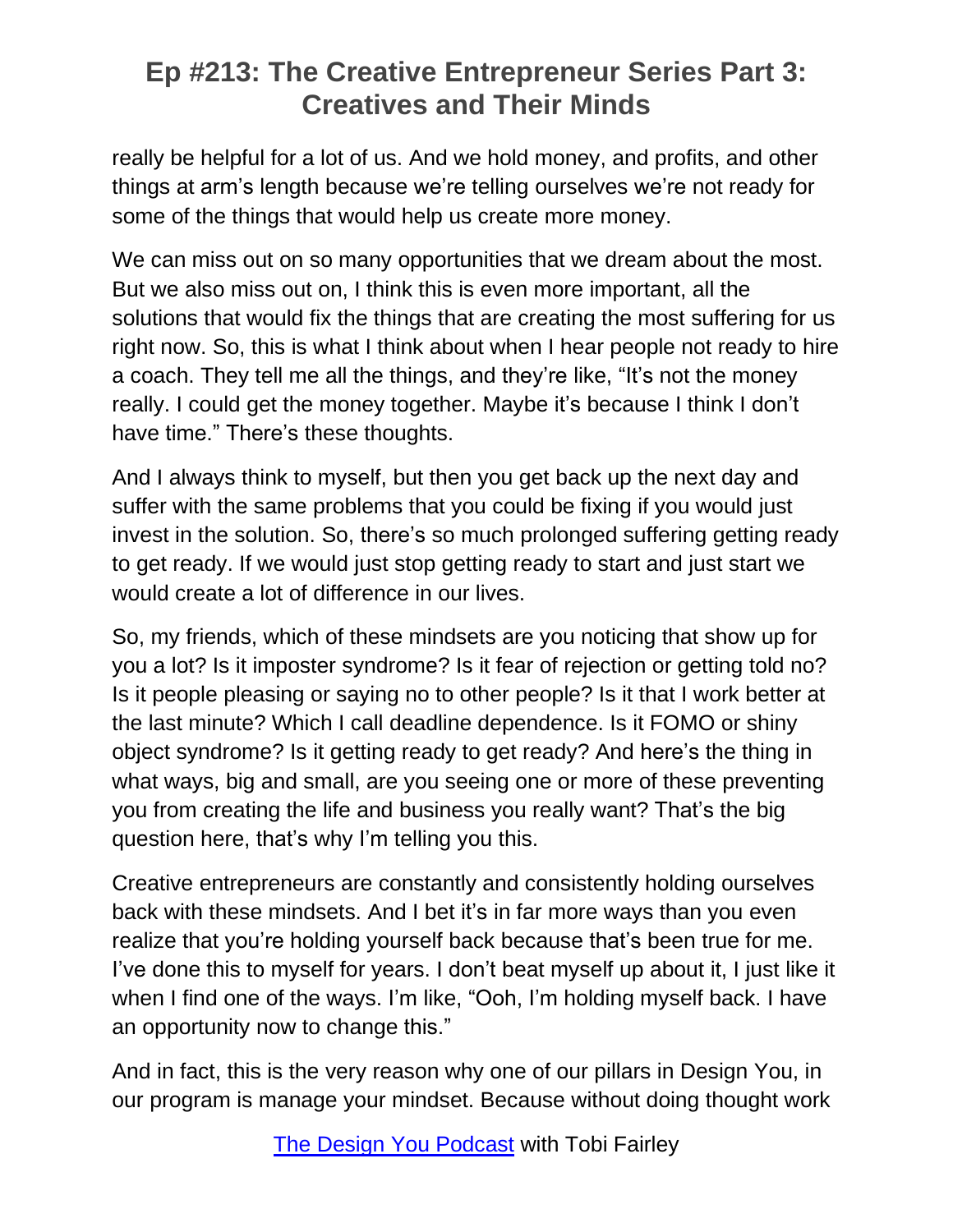to become aware of and even be willing to change some of your mindset patterns it's almost impossible to create the things that you're really capable of in your life and your business. And don't forget, if you want help, if you want help learning how to manage your mindset by creating more awareness around your thoughts and getting coached on these patterns, please come join us in Design You right now.

87% of our members say the mindset work is not only their favorite part of the program that we do in the coaching calls, but it's also the most transformative. That's absolutely true for me. It's absolutely why I created this program. When I learned what life coaching and thought work did for me in my business, in my life, it was mega game changing. And I wanted it to be available to all of you.

We hear from almost every single client and member that we work with, "I came here for your business advice and the systems, or one of your courses. But what changed my entire life and business was the mindset work. So come join us, come on now. We coach every single Wednesday on our live calls. Think about that, every single Wednesday, me and our two other amazing coaches, Summer and Lauren, all three on every single call tackling your biggest mindset challenges.

What would change about your life and business if you showed up every week for – I mean gosh, even every other week, but every week? It's so much easier when you just know it's going to be every week and you just get in the habit of showing up. But what if you every single week for an hour or 90 minutes worked on your brain, worked on your thoughts, do you think your results would change? I can assure you they would. But think about what you think about that.

Because if you really want to create different results in your creative business and you join us for 90 minutes once a week and show yourself what's possible, I think that you would create everything you're longing for right this minute. It's a gamechanger, friends. So, if you want to join us,